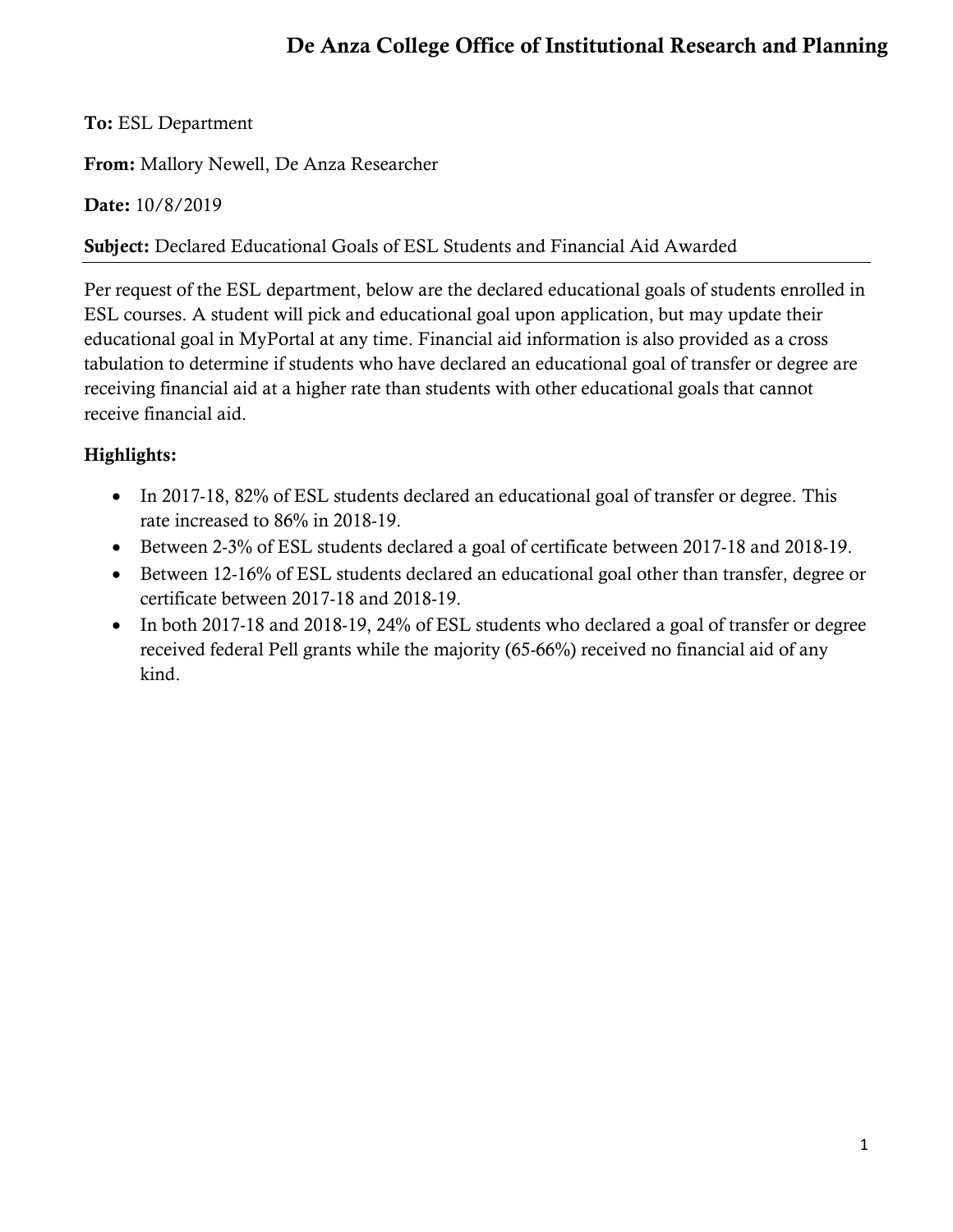|            |                                | Transfer        |         | Degree          |         | Certificate      |    | All Other |         | Total    |         |
|------------|--------------------------------|-----------------|---------|-----------------|---------|------------------|----|-----------|---------|----------|---------|
|            |                                | <b>Students</b> | Percent | <b>Students</b> | Percent | Students Percent |    | Students  | Percent | Students | Percent |
| <b>ESL</b> | D005.                          | 291             | 79%     | 60              | 16%     | 7                | 2% | 12        | 3%      | 370      | 100%    |
| ESL        | D234.                          | 79              | 50%     | 24              | 15%     | 5                | 3% | 50        | 32%     | 158      | 100%    |
| <b>ESL</b> | D244.                          | 182             | 55%     | 61              | 18%     | 6                | 2% | 81        | 25%     | 330      | 100%    |
| ESL        | D <sub>25</sub> <sub>1</sub> . | 279             | 58%     | 75              | 16%     | 26               | 5% | 103       | 21%     | 483      | 100%    |
| <b>ESL</b> | D <sub>252</sub> .             | 274             | 59%     | 76              | 16%     | 19               | 4% | 99        | 21%     | 468      | 100%    |
| ESL        | D <sub>253</sub> .             | 287             | 61%     | 67              | 14%     | 15               | 3% | 100       | 21%     | 469      | 100%    |
| ESL        | D <sub>260</sub> .             | 28              | 38%     | 13              | 18%     | 5                | 7% | 28        | 38%     | 74       | 100%    |
| ESL        | D <sub>26</sub> I.             | 354             | 66%     | 80              | 15%     | 18               | 3% | 88        | 16%     | 540      | 100%    |
| ESL        | D <sub>262</sub> .             | 337             | 65%     | 90              | 17%     | 15               | 3% | 79        | 15%     | 521      | l 00%   |
| ESL        | D <sub>263</sub> .             | 342             | 70%     | 68              | 14%     | 3                | 3% | 65        | 13%     | 488      | 100%    |
| ESL        | D272.                          | 292             | 74%     | 63              | 16%     | 8                | 2% | 31        | 8%      | 394      | 100%    |
| ESL        | D <sub>273</sub> .             | 329             | 73%     | 85              | 19%     | 7                | 2% | 31        | 7%      | 452      | 100%    |
| ESL        | D <sub>274</sub> .             | 15              | 71%     |                 | 5%      |                  | 5% | 4         | 19%     | 21       | 100%    |
| Total      |                                | 3089            | 65%     | 763             | 16%     | 145              | 3% | 77 I      | 16%     | 4768     | 100%    |

Table 1: Declared Educational Goals for ESL Students by ESL Course - 2017-18

- In 2017-18, on average, 65% of ESL students declared an educational goal of transfer while another 16% declared a goal of degree, for a total of 82% of ESL students declaring an educational goal of transfer or degree.
- Only 3% of ESL students declared a goal of certificate and 16% declared another educational goal such as basic skills development or job training.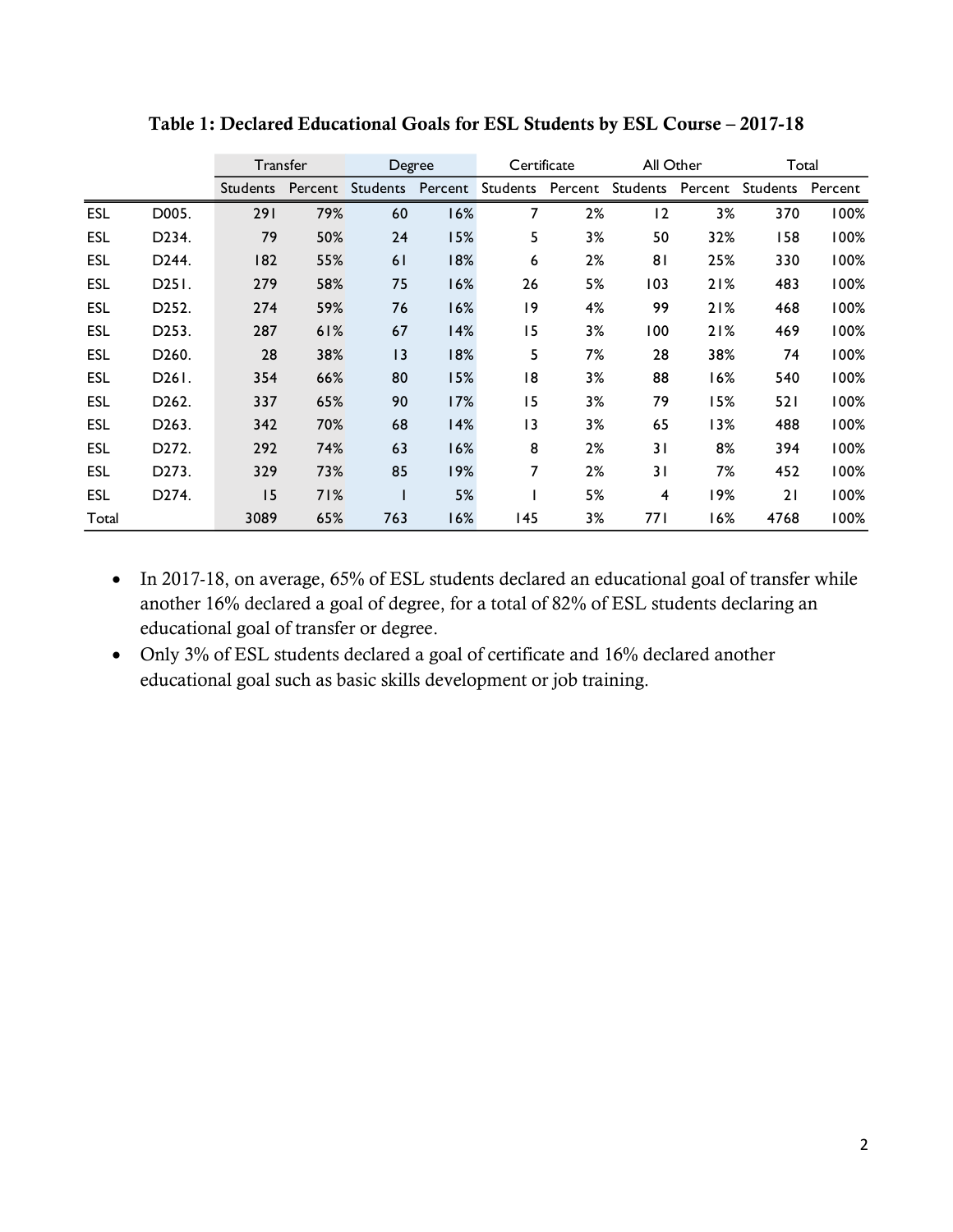|            |                                | Transfer        |         | Degree         |         | Certificate     |                  | All Other      |         | Total           |         |
|------------|--------------------------------|-----------------|---------|----------------|---------|-----------------|------------------|----------------|---------|-----------------|---------|
|            |                                | <b>Students</b> | Percent | Students       | Percent |                 | Students Percent | Students       | Percent | Students        | Percent |
| ESL        | D005.                          | 343             | 83%     | 56             | 14%     | 3               | 1%               | $\overline{0}$ | 2%      | 412             | 100%    |
| <b>ESL</b> | D006.                          | $\overline{10}$ | 71%     | $\overline{2}$ | 14%     |                 |                  | 2              | 14%     | $\overline{14}$ | 100%    |
| <b>ESL</b> | D <sub>200</sub> .             | 15              | 54%     | $\overline{4}$ | 14%     |                 | 4%               | 8              | 29%     | 28              | 100%    |
| ESL        | D <sub>2</sub> 34.             | 115             | 52%     | 29             | 13%     | 8               | 4%               | 70             | 32%     | 222             | 100%    |
| ESL        | D244.                          | 274             | 64%     | 71             | 16%     | 9               | 2%               | 77             | 18%     | 431             | 100%    |
| ESL        | D <sub>25</sub> <sub>1</sub> . | 398             | 66%     | 86             | 14%     | 4               | 2%               | 104            | 17%     | 602             | 100%    |
| <b>ESL</b> | D252.                          | 376             | 66%     | 92             | 16%     | 12              | 2%               | 89             | 16%     | 569             | 100%    |
| ESL        | D253.                          | 389             | 64%     | 99             | 16%     | 9               | 3%               | 97             | 16%     | 604             | 100%    |
| ESL        | D <sub>260</sub> .             | 26              | 41%     | 13             | 21%     | 3               | 5%               | 21             | 33%     | 63              | 100%    |
| ESL        | D <sub>26</sub> I.             | 482             | 72%     | 95             | 14%     | 18              | 3%               | 79             | 12%     | 674             | 100%    |
| ESL        | D <sub>262</sub> .             | 509             | 77%     | 93             | 14%     | 16              | 2%               | 45             | 7%      | 663             | 100%    |
| ESL        | D <sub>263</sub> .             | 515             | 76%     | 95             | 14%     | 3               | 2%               | 59             | 9%      | 682             | 100%    |
| <b>ESL</b> | D <sub>272</sub> .             | 380             | 77%     | 78             | 16%     | $\overline{10}$ | 2%               | 27             | 5%      | 495             | 100%    |
| <b>ESL</b> | D273.                          | 396             | 80%     | 75             | 15%     | 6               | 1%               | 9              | 4%      | 496             | 100%    |
| ESL        | D <sub>274</sub> .             | 23              | 68%     | 6              | 18%     |                 | 3%               | 4              | 12%     | 34              | 100%    |
| Total      |                                | 4251            | 71%     | 894            | 15%     | 133             | 2%               | 711            | 12%     | 5989            | 100%    |

Table 2: Declared Educational Goals for ESL Students by ESL Course - 2018-19

- In 2018-19, the average percent of students who declared an educational goal of transfer increased to 71% from 65% the prior year students declaring a goal of degree stayed relatively unchanged at 15%, for a total of 86% of ESL students declaring an educational goal of transfer or degree.
- Only 2% of ESL students declared a goal of certificate and 12% declared another educational goal such as basic skills development or job training.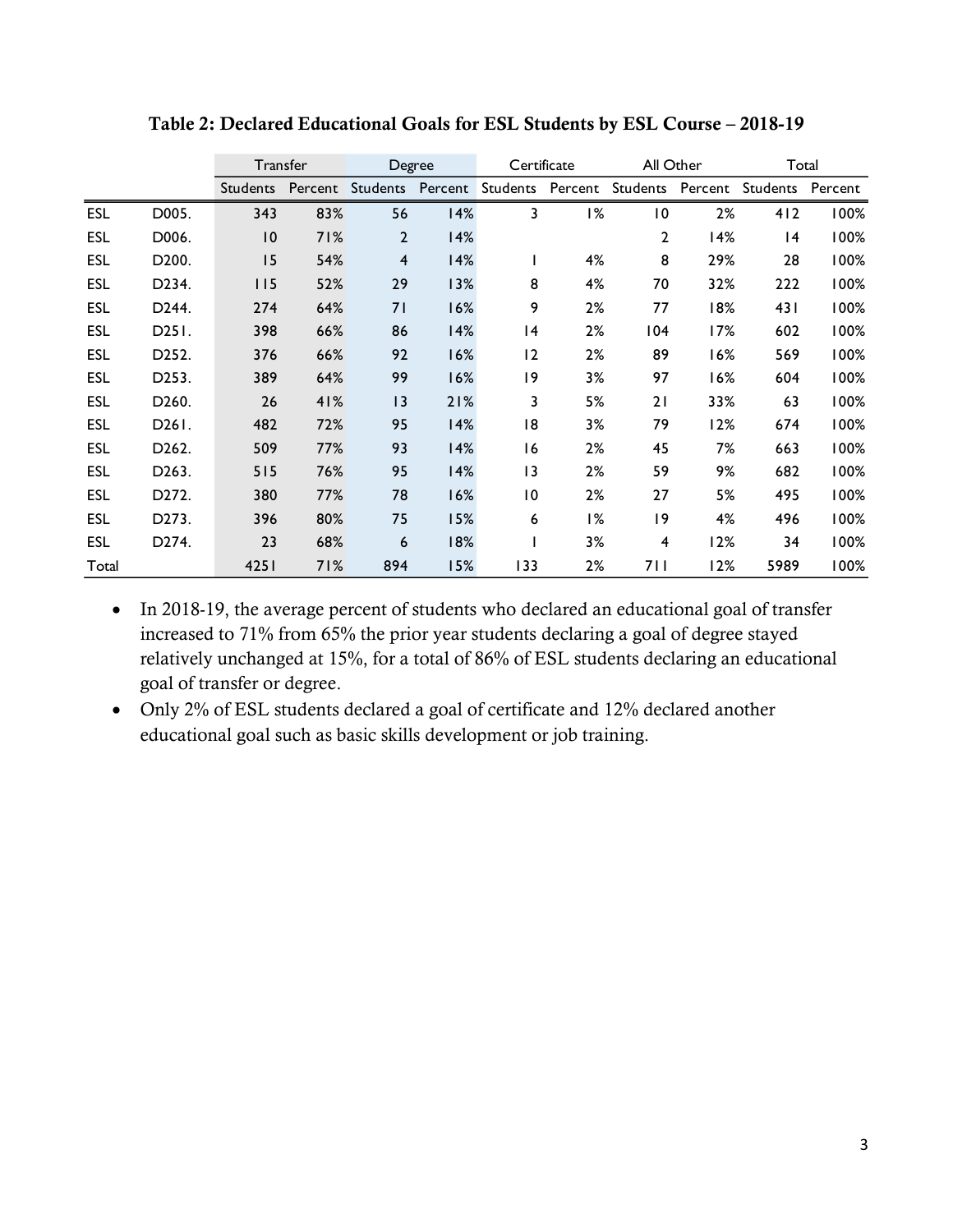|            |                    | Transfer or Degree Ed Goal |         |                                    |         |                 |         |                |         |  |
|------------|--------------------|----------------------------|---------|------------------------------------|---------|-----------------|---------|----------------|---------|--|
|            |                    | <b>Pell Recipient</b>      |         | Other Aid Recipient No Aid Awarded |         |                 |         | Total          |         |  |
|            |                    | <b>Students</b>            | Percent | <b>Students</b>                    | Percent | <b>Students</b> | Percent | Students       | Percent |  |
| <b>ESL</b> | D005.              | 88                         | 25%     | 40                                 | 11%     | 223             | 64%     | 351            | 100%    |  |
| <b>ESL</b> | D234.              | 30                         | 29%     | 12                                 | 12%     | 61              | 59%     | 103            | 100%    |  |
| <b>ESL</b> | D244.              | 67                         | 28%     | 26                                 | 11%     | 150             | 62%     | 243            | 100%    |  |
| <b>ESL</b> | D251.              | 100                        | 28%     | 33                                 | 9%      | 221             | 62%     | 354            | 100%    |  |
| <b>ESL</b> | D252.              | 92                         | 26%     | 32                                 | 9%      | 226             | 65%     | 350            | 100%    |  |
| <b>ESL</b> | D253.              | 99                         | 28%     | 31                                 | 9%      | 224             | 63%     | 354            | 100%    |  |
| <b>ESL</b> | D <sub>260</sub> . | 7                          | 17%     | 3                                  | 7%      | 31              | 76%     | 4 <sub>1</sub> | 100%    |  |
| <b>ESL</b> | D261.              | 96                         | 22%     | 43                                 | 10%     | 295             | 68%     | 434            | 100%    |  |
| <b>ESL</b> | D262.              | 88                         | 21%     | 47                                 | 11%     | 292             | 68%     | 427            | 100%    |  |
| <b>ESL</b> | D263.              | 84                         | 20%     | 38                                 | 9%      | 288             | 70%     | 410            | 100%    |  |
| <b>ESL</b> | D272.              | 78                         | 22%     | 40                                 | 11%     | 237             | 67%     | 355            | 100%    |  |
| <b>ESL</b> | D273.              | 101                        | 24%     | 46                                 | 11%     | 267             | 64%     | 414            | 100%    |  |
| <b>ESL</b> | D274.              | $\overline{4}$             | 25%     | $\overline{2}$                     | 13%     | $\overline{0}$  | 63%     | 16             | 100%    |  |
| Total      |                    | 934                        | 24%     | 393                                | 10%     | 2525            | 66%     | 3,852          | 100%    |  |

## **Table 3: ESL Students with a Degree or Transfer Educational Goal who Received Federal Financial Aid – 2017-18**

• In 2017-18, one quarter (24%) of ESL students who declared an educational goal of degree or transfer received federal Pell grants.

- 10% received other types of aid including grants and scholarships,
- The majority of ESL students, 66%, received no financial aid of any kind.